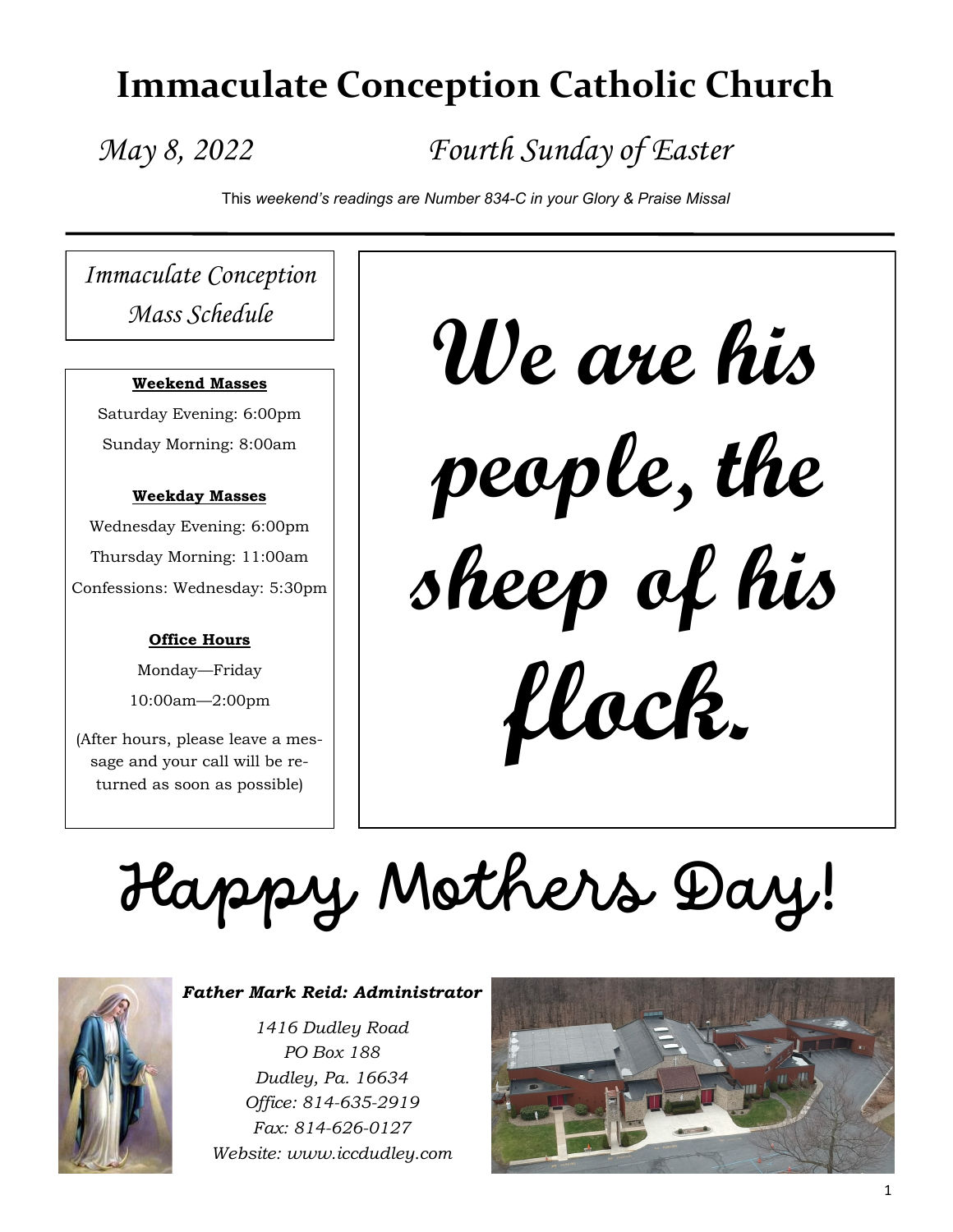## **Sacramental Information**

#### **Infant Baptism**

Call the Parish Office to schedule a preparation class and baptism. Please arrange with the pastor in advance to discuss prebaptism instructions. Those wishing to have their baby baptized must be practicing Catholics.

#### **Adult or Child Baptism, Confirmation, or Adults Considering Becoming Catholic**

Call the Church Office to learn more about the Rite of Christian Initiation for Adults (RCIA), or Rite of Christian Initiation for Children (RCIC).

#### **Weddings**

Weddings require a 9-month notice and preparation prior to the wedding.

#### **Sacrament of Anointing of the Sick**

Please let us know if someone is seriously ill.

To register, or for any questions, please call the Church office at (**814) 635-2919**

(If no answer, please leave a message and your call will be returned as soon as possible)



## *Mass Intentions*

#### **Weekend Masses: May 7 & 8**

Sat 6:00pm For the People of our Parish

Sun 8:00am For the Health of Tom Hartle req. by Bill & Linda Clapper

#### **Daily Masses: May 11 & 12**

Wed 6:00pm Caroline Bancheri req. by Belinda Bones

Thu 11:00am In memory of Margaretta Taylor req. by the Estate

#### **Weekend Masses: April 14 & 15**

Sat 6:00pm +In memory of Stanley Olszewski req.. By Claudia Leaper Sun 8:00am For the People of our Parish

| <b>Liturgical Ministers</b> |                 |                |               |  |  |
|-----------------------------|-----------------|----------------|---------------|--|--|
| Saturday, May 7             |                 | Sunday, May 8  |               |  |  |
| Lector                      | Dave Mazzaferro | Lector         | Katie Fink    |  |  |
| E. Minister                 | Kirby Lockard   | E. Minister    | Sandy Fink    |  |  |
| Usher                       | Volunteers      | Usher          | Volunteers    |  |  |
| Saturday, May 14            |                 | Sunday, May 15 |               |  |  |
| Lector                      | Kelly Querry    | Lector         | Cyndy Maletta |  |  |
| E. Minister                 | Rose Lynn       | E. Minister    | Billy Fink    |  |  |
| Usher                       | Volunteers      | Usher          | Volunteers    |  |  |

**Financial Report** *(Fiscal year runs from July 1, 2021 to June 30, 2022)*

| <b>Monthly Operating Expenses</b>                                    | \$6,500.00   |  |
|----------------------------------------------------------------------|--------------|--|
| <b>Regular Weekend Collection</b>                                    |              |  |
| (Checks: \$2,110.00/Cash in Env: \$205.00/Loose: \$132.00            | \$2,447.00   |  |
| <b>Other Collections (Below)</b>                                     |              |  |
| Mothers Day                                                          | \$130.00     |  |
| Cemetery                                                             | \$125.00     |  |
| <b>Total Collection: (April 29 &amp; May 1, 2022)</b> (stays at ICC) | \$2,702.00   |  |
| <b>Month-to-Date Total</b>                                           | \$2,702.00   |  |
| Greater/Less than Monthly Budget                                     | (\$3,798.00  |  |
| <u>Yearly Operating Expenses (\$6,500 x 12)</u>                      | \$78,000.00  |  |
| <u> Year-to-Date Total (Fiscal Year)</u>                             | \$68,374.50  |  |
| Greater/Less than Yearly Budget                                      | (\$9,625.50) |  |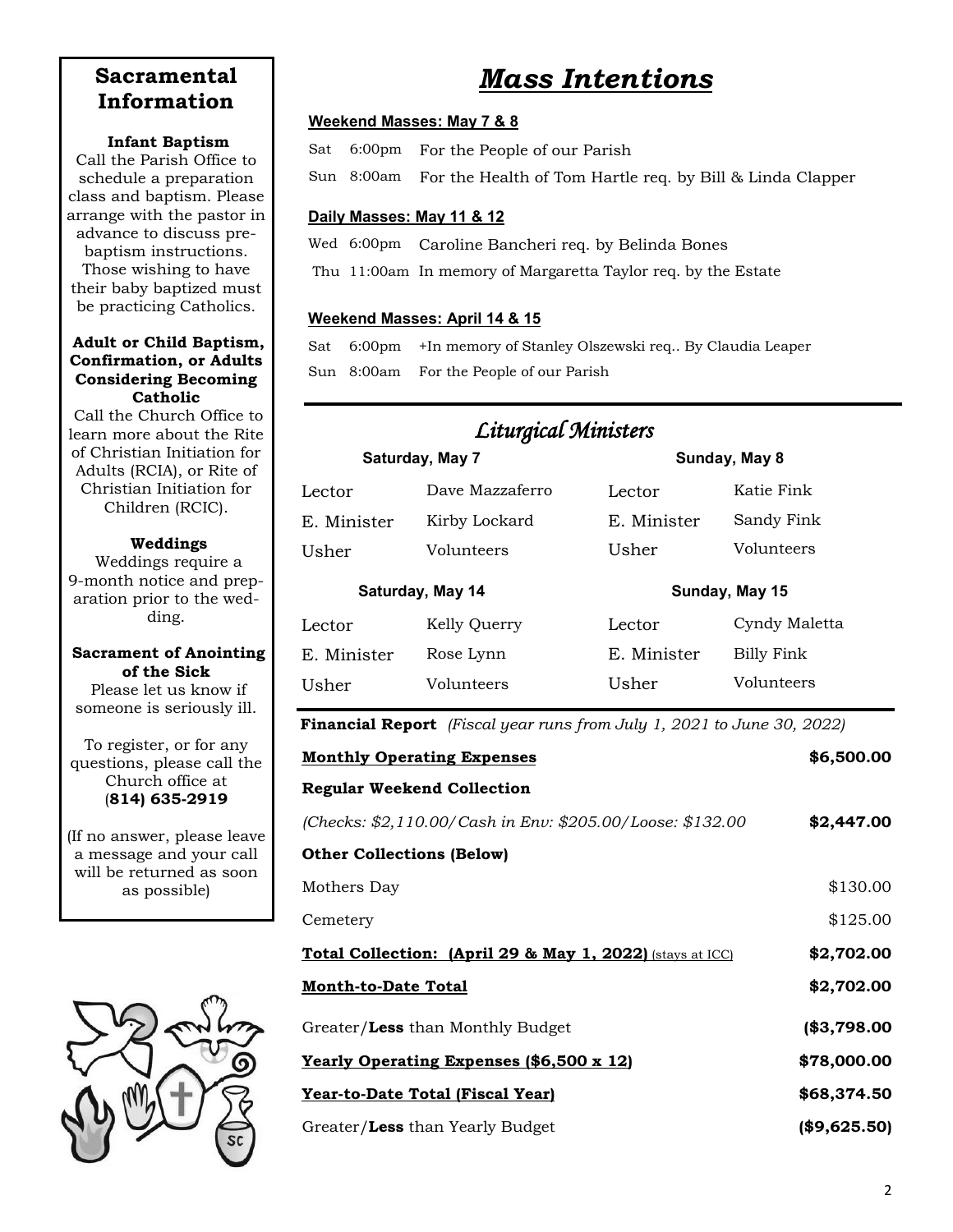#### **Families and the Gospel**

**Fourth Sunday of Easter** (*May 8, 2022) (John 10:27-30)*

Today's gospel reminds us to be shepherds for our children who depend on us to be their guides and role models.Where are we leading them? When they "hear our voice" what message do they hear?

#### **Another Reason to Celebrate**

In addition to Mother's Day, The Ascension of the Lord and the Visitation of the Blessed Virgin Mary, we have found one more reason to celebrate the month of May. It is the 15th Anniversary of Father Mark's Ordination to the priesthood.

So, in order to recognize his anniversary, we think another party is in order. So, following the 6 o'clock mass on Saturday, May 21, we are planning a little get-together to celebrate the occasion.

Pizza, cake and drinks will be provided. There will be a sign-up list on the back table to get an idea of the number of people attending. Anyone wishing to bring a side or desert is welcome to do so. Please indicate what you will be bringing so there are not a lot of duplicates. Come join us and help Father Mark celebrate the occasion.

Our weekly bulletin is available on the church website at "iccdudley.com". Bulletins for the past 3 months are also available as well as on the Immaculate Conception Church Facebook page.

#### *Prayers for our Homebound members*

Let us say a prayer for our Catholic members who are homebound and unable to attend church. If you know of someone that should be added to our prayer list, please call the church office at 635-2919.

| Omer Black        | Lora Bridestine |  |
|-------------------|-----------------|--|
| Mary Lynn Dickson | Nancy Detwiler  |  |
| Iola Cimbalista   | Dora Mellot     |  |
| Elaine Rheem      | Donna Hess      |  |



armed forces as they serve our country at home and around the world right now. If you have a family member serving in the military, let us know. We would like to mention and honor them by name.

## A Mother's Love

There are times when only a mother's love Can understand our tears, Can soothe our disappoints And calm all of our fears. There are times when only a mother's love Can share the joy we feel When something we've dreamed about Quite suddenly is real. There are times when only a mother's faith Can help us on life's way And inspire in us the confidence We need from day to day. For a mother's heart and a mother's faith And a mother's steadfast love Were fashioned by the angels And sent from God above. *- Author Unknown*

#### **Parish Council Members**

Father Mark Reid (Admin) Cyndy Maletta (DRE) Kelly Querry (Chair) Cathie Maslanik Elaine Meck (Secretery) Jane Brown Belinda Bones Linda Crocker

#### **Finance Council Members**

| ralista                                                                       | Dula McIlul | Fr. Mark Reid (Admin) | Ralph Altobelli |
|-------------------------------------------------------------------------------|-------------|-----------------------|-----------------|
| ıeem                                                                          | Donna Hess  | Kirby Lockard (Chair) | Gene Altobelli  |
|                                                                               |             | Chris Crawshaw        | Bill Fink       |
| <b>Praying for our Military</b><br>Remember to pray for the protection of our |             | Brenda Folk           | Ada Johnson     |

#### *Words of Wisdom*

*Nothing...the best thing to buy when you want to save money.*